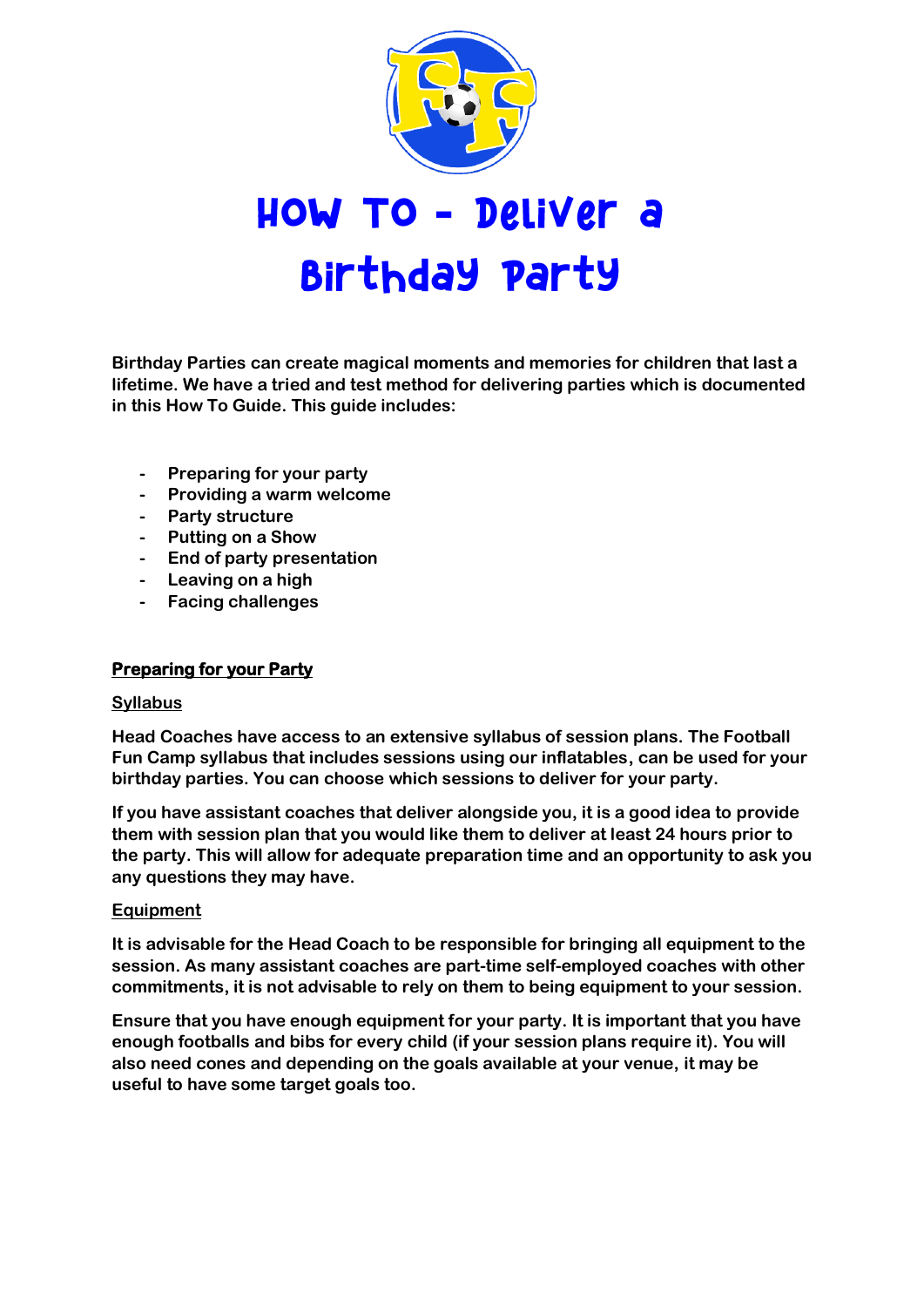# **Providing a Warm Welcome**

**The birthday boy/girl and their parents are likely to arrive first in good time ahead of the party. It is important to warmly greet the parents and birthday child by name and say hello to any siblings or other family members. There are a number of other ways to provide a warm welcome:**

**Try to ensure each of the following measures are met consistently:**

**- Set up near the entrance**

**Most parties take place indoors. It's important to set up near to the entrance for when people arrive. Being positioned near to where parents will congregate will also give you the chance to showcase your superstar coaching abilities right in front of the parents.** 

**- Welcome any children you know by name**

**Take pride in knowing children's and parents' names and showcase that you know them. Saying hello to people by name will intrigue parents who are new to the Football Fun Factory and prompt questions about how to get involved with our programmes**

**- Speak to parents**

**A simple hello, or perhaps asking how somebody's day has been will go a long way. Part of your role as a Head Coach is to build relationships within your community. Your aim should be that the parents of the children you coach should feel comfortable to speak to you and ask any questions that they may have. Making yourself approachable will also encourage enquiries. At parties parents will be considering their own plans for their children's birthdays, which presents a real opportunity.** 

# **Safeguarding measures**

**For parties you will not have a list of participants or their contact details and medical information. Parents tend to stay and your point of call should be the parent who made the booking or a child's parent, should there be any issues. As with our other programmes there are two main areas of safeguarding risk during your sessions. A reminder of these is shown below:**

**1. A child needs to go to the toilet during your session**

**The procedure for this will depend on the facility you use and the proximity to the nearest toilet. The age of the child in question should also be taken into account when considering how best to deal with the request from a child.**

**Where possible, a child should be escorted to the toilet by their parent. Failing this children should may be sent in pairs. Please refer to our Safeguarding Policy for further guidance.**

**2. Children departing the session safely**

**Ensuring that children depart safely at the end of each session is very important. The procedure for this is for the Head Coach to facilitate collection at the sports hall**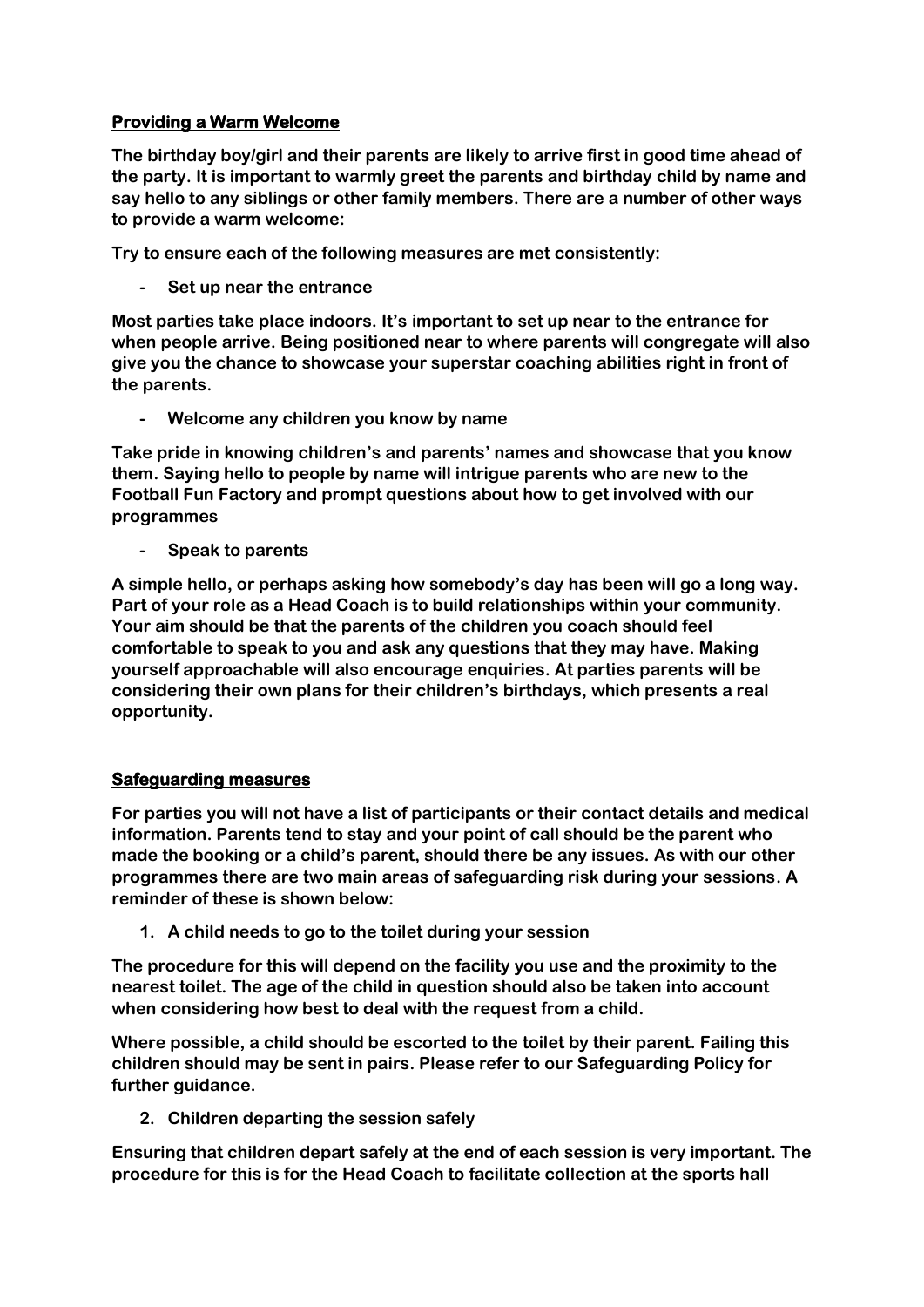**doors. This procedure has the added benefit of ensuring a friendly 'goodbye' and gives parents an opportunity for face to face engagement with the Head Coach.**

# **Session Structure**

**See below a guide for your 90-minute party:**

- **- 0-25 minutes - Arrival matches (children tend to arrive late for parties)**
- **- 25-30 minutes – Group introduction**
- **- 30-50 minutes – Session 1 (could be 2 activities, with 2 groups)**
- **- 50-55 minutes – Drinks break**
- **- 55-75 minutes – Session 2 (rotate activities if you have 2 groups)**
- **- 75-77 minutes – Drinks break**
- **- 77-90 minutes – Small-sided matches**
- **- 90 minutes – Blue Card/gift presentation and departure**

**Whilst the above guide offers ideal timings, there are many factors that may affect the timings that you apply to your sessions. For example, whether there are bookings at the facility immediately before or after yours, the age of the children or the size of your group and how many coaches you have delivering the sessions.**

### **Set Up**

**As detailed above in the 'Preparing for your sessions' section of this guide, it is ideal to arrive at least 30 minutes prior to your session and to be set up and ready before the first child arrives. The set up time required may be greater if you have two or three inflatables to set up. As parties often take place in unfamiliar venues that you don't regularly use, it is important to allow for extra time to get your inflatables to the sports hall door. For example, it may take 30 minutes to set up, but a further 20 minutes to get the equipment to the hall you are using.**

**When setting up your session, it is advised to ensure the following:**

**- Set up some safety circles**

**Having safety circles set out for children to put their water bottles, jumpers etc will help avoid lost property, avoid trip-hazards and showcase your high levels of organisation.**

**- Have as much of the session set up as possible**

**During your session, any time that you spend moving cones or other equipment may disrupt your session and affect the timings outlined above. Spending time setting up mid-session will also cause challenges with child management. You may have your pitches set out for matches and sessions set up elsewhere to ensure that you can focus on the delivery of the session for the full 90 minutes.**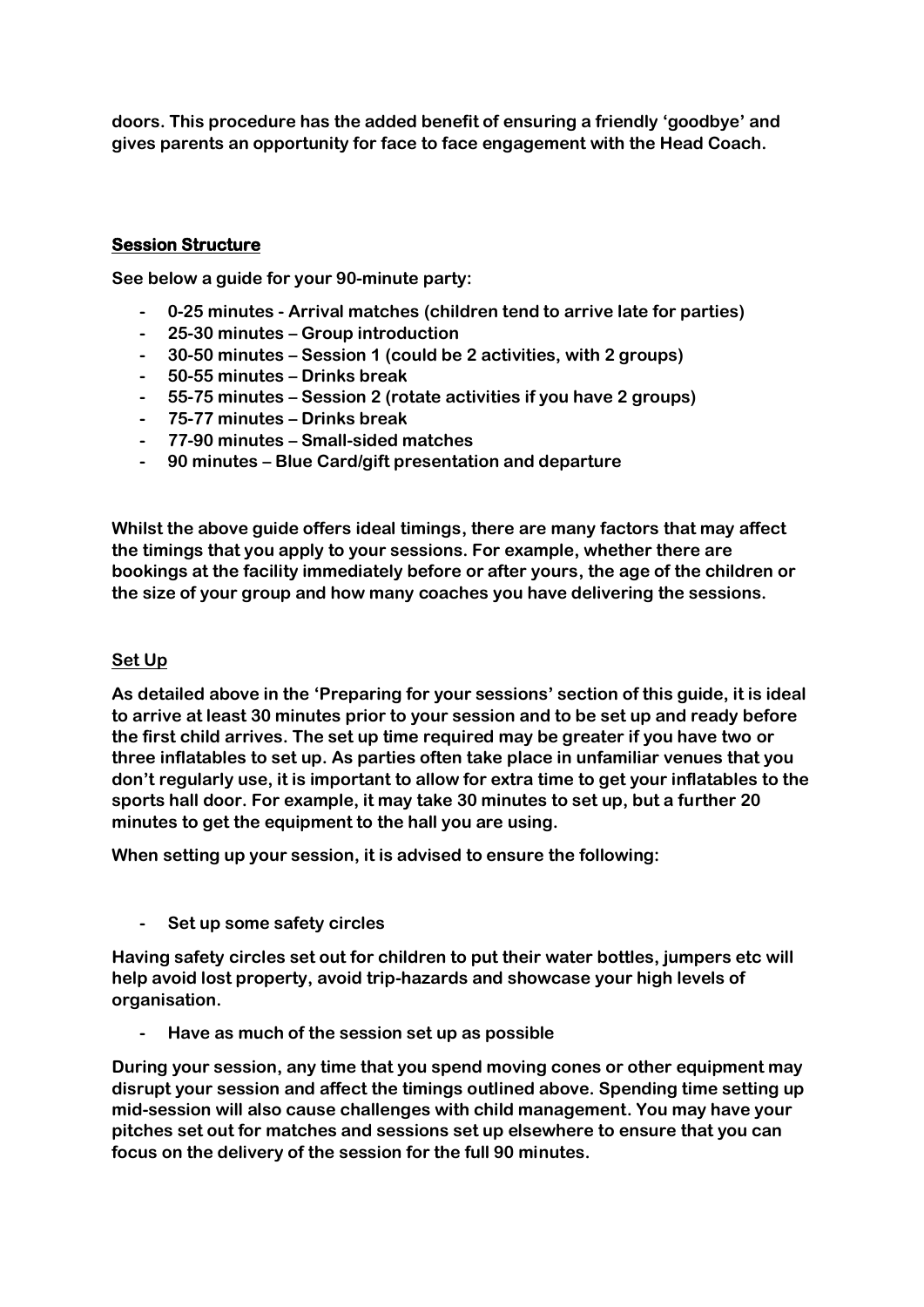**- Use goals instead of cones on your pitches**

**Each venue will be different in terms of the goals that are available for your smallsided matches. Having a goal to shoot into improve the match experience for the children and it is therefore advised to invest in target goals if your facility does not have enough goals for the required number of pitches.**

### **Putting on a Show**

**Your aim when delivering all programmes should be to put on a show for the watching parents. Your aim should be to impress parents with you coaching ability, the interaction that you have with their child individually, your passion and enthusiasm for the game and how much you love and care about your role as a FFF Head Coach. There are a number of practical things you can do to put on a show:**

### **Coach in front of the parents**

**Giving parents a front row view of your coaching sessions demonstrates your confidence in your own ability and allows you to showcase your talent. Parents love watching their child play with a big smile on their face and hearing the positive feedback that our coaches give to their child. At the Football Fun Factory we allow and actively encourage parents to watch the sessions. For parties it is advisable to use any benches or chairs at the venue to provide a seating/viewing area for parents.**

### **Speak to the children as a group**

**Calling the children in at the start and end of your sessions and periodically within your sessions showcases your group control and child management. It also builds your position as the leader of the programme.**

**For parties the start of the session (once all children have arrived) is a great opportunity to showcase your superstar delivery to the watching parents.**

### **Make sure you are heard**

**If there is something you are saying that would impress parents then make sure you are heard! For example, if a particular child deserves individual praise or feedback, are you able to do this within earshot of the parent? This may be challenging but these opportunities may arise, depending on the set up of your venue.**

### **Blue Card/Gift Presentation**

**You should 'sprinkle some stardust' at the end of the party by giving the birthday boy or girl a small gift. As a minimum this should be a Blue Card and some other examples include:**